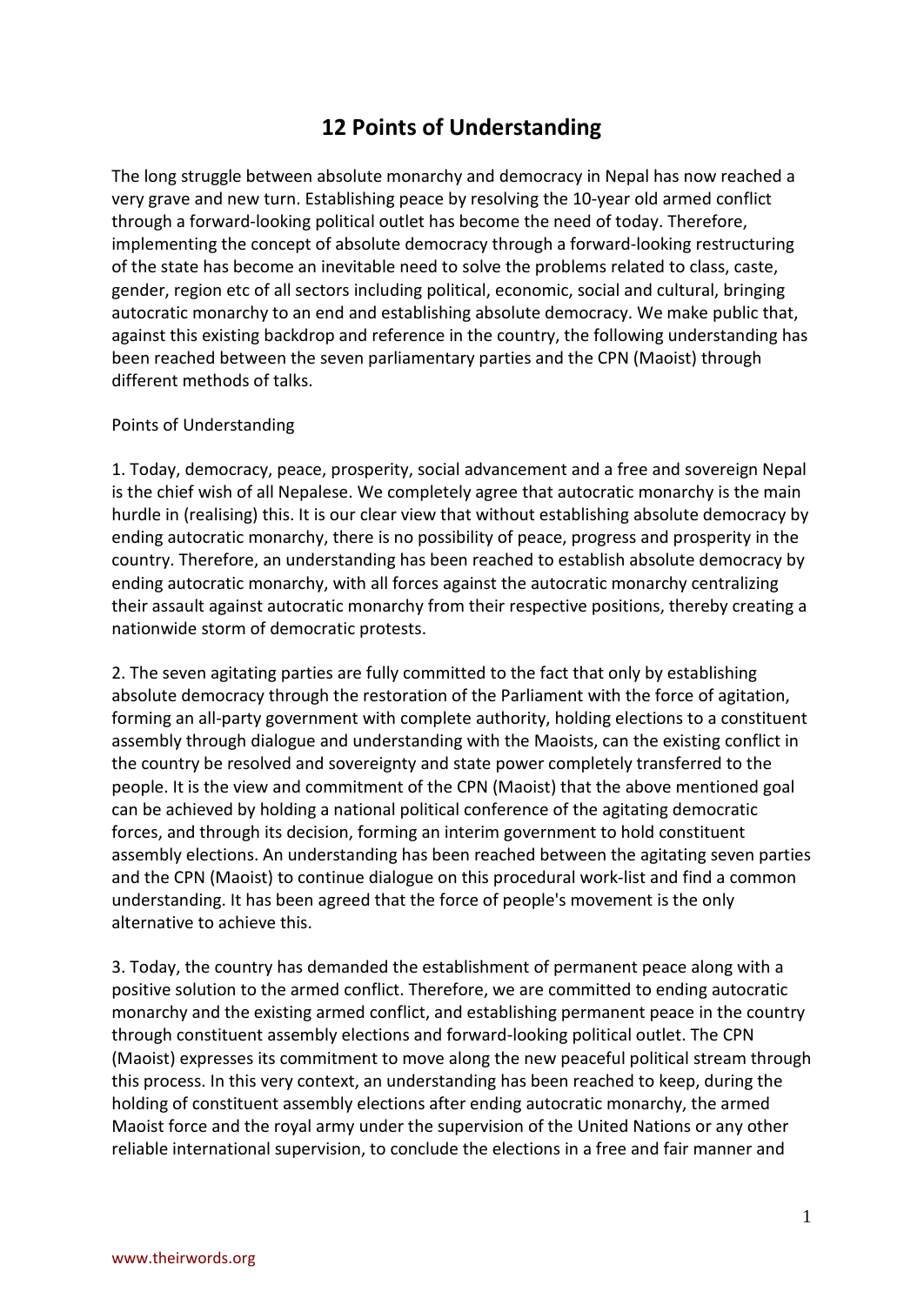accept the result of the elections. We expect reliable international mediation even during the dialogue process.

4. Expressing clearly and making public institutional commitment to the democratic norms and values like the competitive multiparty system of governance, civil liberties, human rights, the concept of the rule of law, fundamental rights etc, the CPN (Maoist) has expressed commitment to move forward its activities accordingly.

5. The CPN (Maoist) has expressed its commitment to create an environment allowing the political activists of other democratic parties displaced during the course of the armed conflict to return to their former localities and live there with dignity, return their home, land and property seized in an unjust manner and carry out their activities without let or hindrance.

6. Undertaking self criticism and self evaluation of past mistakes, the CPN (Maoist) has expressed commitment not to repeat such mistakes in future.

7. The seven political parties, undertaking self evaluation, have expressed commitment not to repeat the mistakes of the past which were committed while in parliament and in government.

8. In the context of moving the peace process forward, commitment has been expressed to fully respect the norms and values of human rights and press freedom and move ahead accordingly.

9. As the announcement of municipal polls pushed forward with the ill-motive of deluding the people and the international community and giving continuity to the autocratic and illegitimate rule of the King, and the talk of elections to Parliament are a crafty ploy, we announce to actively boycott them and call upon the general public to make such elections a failure.

10. The people and their representative political parties are the real guardians of nationality. Therefore, we are firmly committed to protecting the independence, sovereignty, geographical integrity of the country and national unity. Based on the principle of peaceful co-existence, it is our common obligation to maintain friendly relations with all countries of the world and good-neighbour relationship with neighbouring countries, especially India and China. But we request the patriotic masses to be cautious against the false attempt by the King and (his) loyalists to prolong his autocratic and illegitimate rule and delude the patriotic people by projecting the illusory "Mandale" nationalism and questioning the patriotism of the political parties, and appeal to the international powers and the people to support, in every possible way, the democratic movement against autocratic monarchy in Nepal.

11. We call upon the civil society, professional organizations, various wings of parties, people of all communities and regions, press and intellectuals to actively participate in the peaceful movement launched on the basis of these understandings centered on democracy,